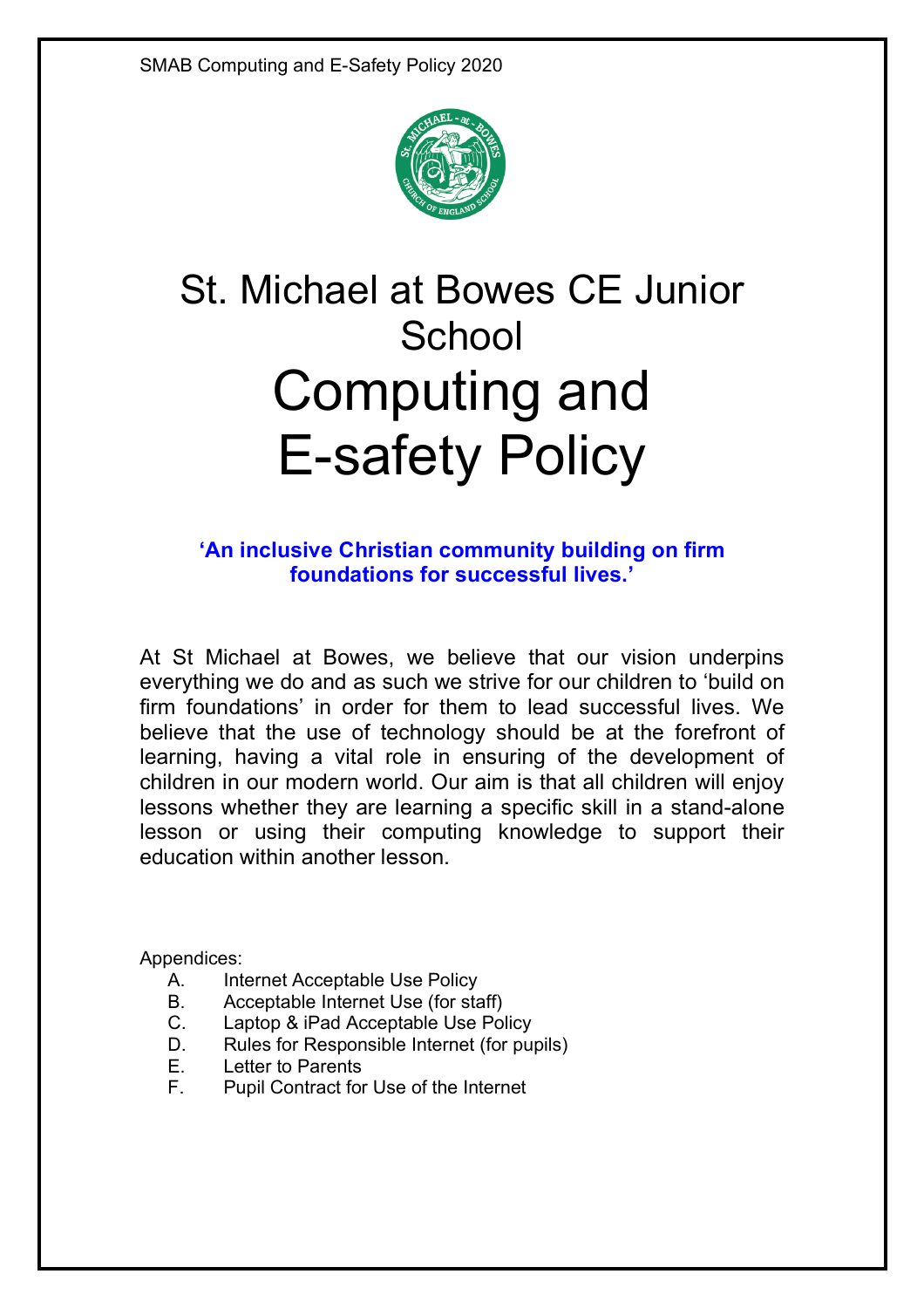# Computing Policy

## 1. Aims:

Learning within the computing curriculum should offer regular opportunities for all children to:

- Understand and apply the fundamental principles and concepts of computer science, including abstraction, logic, algorithms and data representation;
- Analyse problems in computational terms, and have repeated practical experience of writing computer programs in order to solve such problems;
- Evaluate and apply information technology, including new or unfamiliar technologies, analytically to solve problems;
- Develop an understanding of how to be responsible on the internet and competent in keeping themselves and others safe;
- Develop basic ICT skills including the ability to word process and use a variety of publishing software purposefully to support learning in other areas of the curriculum.
- 2. Training and support should offer opportunities for all staff to:
	- Use ICT to support their work in the planning, preparation and delivery of teaching and supporting children's learning;
	- Develop their skills and knowledge of Computing;
	- Use ICT to assist with administration tasks and the recording of children's attainment;
	- Use ICT through use of the Managed Learning Environment (DB Primary) and staff emails, to communicate with staff;
	- Ensure utmost care of pupil data is taken in line with requirements set out in the E-Safety Policy.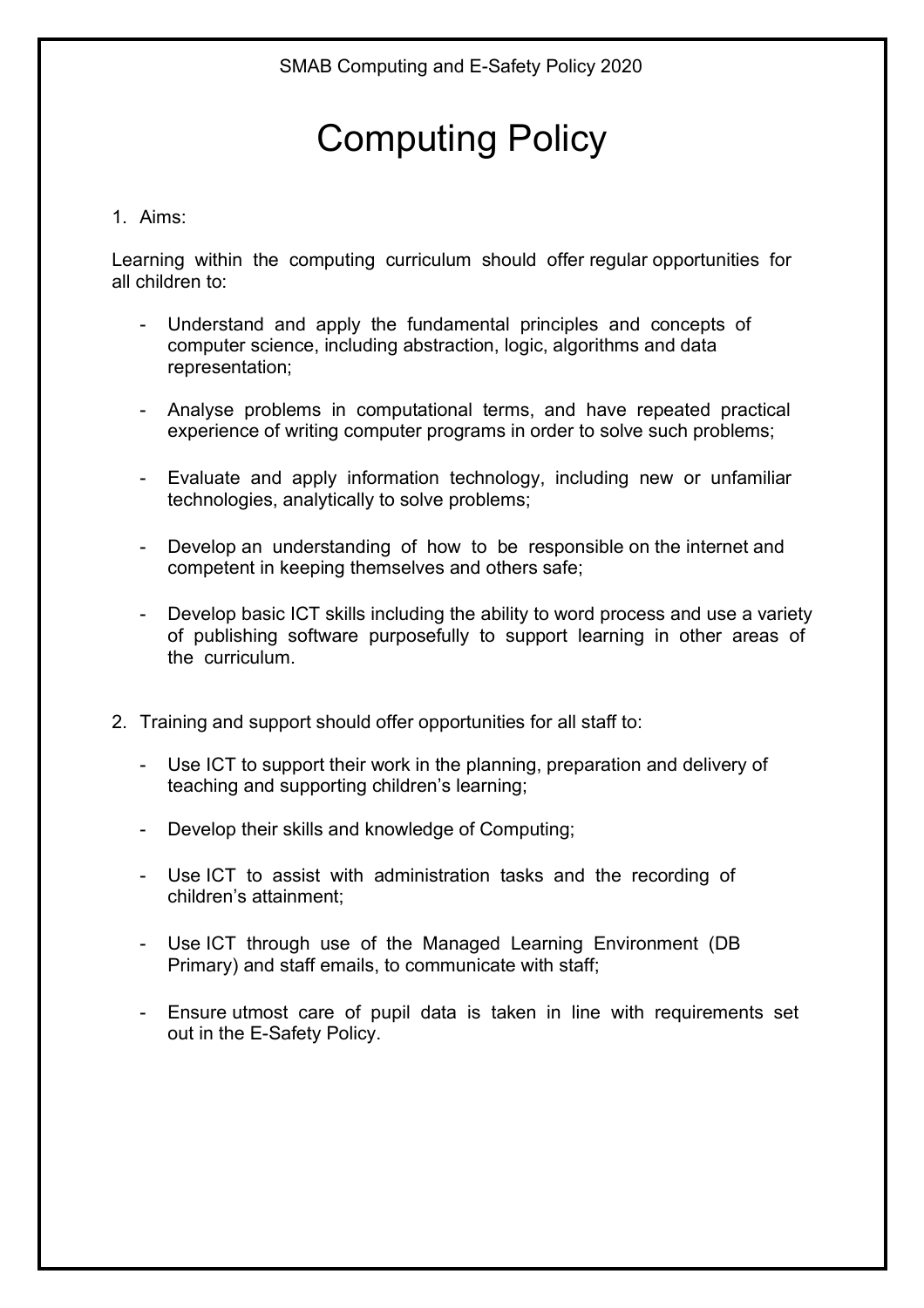SMAB Computing and E-Safety Policy 2020

- 3. The teaching of Computing should offer opportunities for all children to:
	- Develop Computing capability, in line with the National Curriculum and National standards;
	- Develop their knowledge of what algorithms are and how they are implemented as programs on digital devices;
	- Develop their logical reasoning skills to predict the behaviour of simple programs;
	- Develop their ability to use technology to support their use of language and communication in other areas of the curriculum;
	- Use technology purposefully to create, organise, store, manipulate and retrieve digital content;
	- Use a variety of technology both safely and respectfully, keeping their personal information private; identify where to go for help and support when they have concerns about content involving the internet or other online technologies;
	- Use technology to work in collaboration with other children, within school, across London via the London Grid for Learning and from other cultures across the world;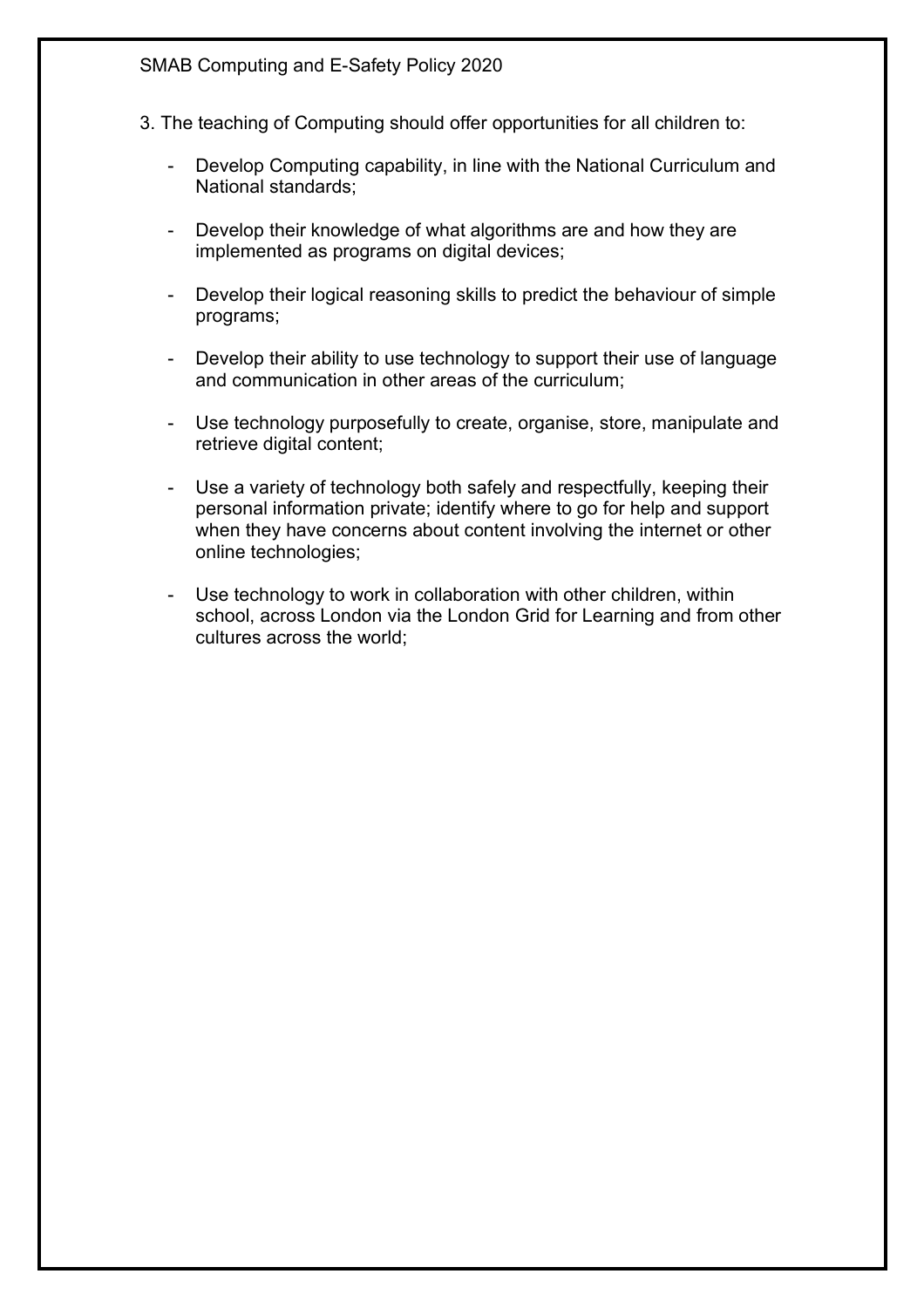# E-Safety

Rationale:

ICT and the internet have become a vital resource in today's classroom and in the modern world. Knowing this, it is essential children are safeguarded when they are using the internet to ensure they do not have access to any inappropriate material. Pupils need to be taught how to use technology, including social media, effectively and safely.

E-Safety:

E-Safety encompasses Internet technologies and electronic communications such as mobile phones and tablets. This policy highlights the need to educate pupils about the benefits and risks of using technology and provides safeguards and awareness for users to enable them to control their online experiences.

This policy will operate in conjunction with other school policies including those for behaviour, bullying, PSHE and child protection and the attached Acceptable Internet Usage Appendices.

Each year, SMAB will partake in Safer Internet day which is in February, but E-Safety forms part of other weeks and lessons such as Anti-bullying week and PSHE. Part of children's learning about E-Safety may include a qualified outside agency running a session for all year groups or the Computing Subject Lead teaching a lesson to all classes. As part of this focus, the Computing team will examine the school's procedures, brief children, staff and parents on developments and threats in this ever changing area and to advise on policy.

Children are advised on the role CEOP take in child protection: the website address https://ceop.police.uk/safety-centre/ is prominently displayed around the school and on the school website and is reffered to regularly in the Esafety assemblies and lessons based around this topic.

Controlling Internet Access:

- Children will only be allowed to use the Internet under staff or appropriate adult supervision and never when the class teacher is not in the room.
- Where relevant, staff will keep passwords for the internet private and they will not be given to children.
- Access to the Internet will be monitored throughout the school by staff and will be filtered by LGFL to minimise contact with unsuitable materials.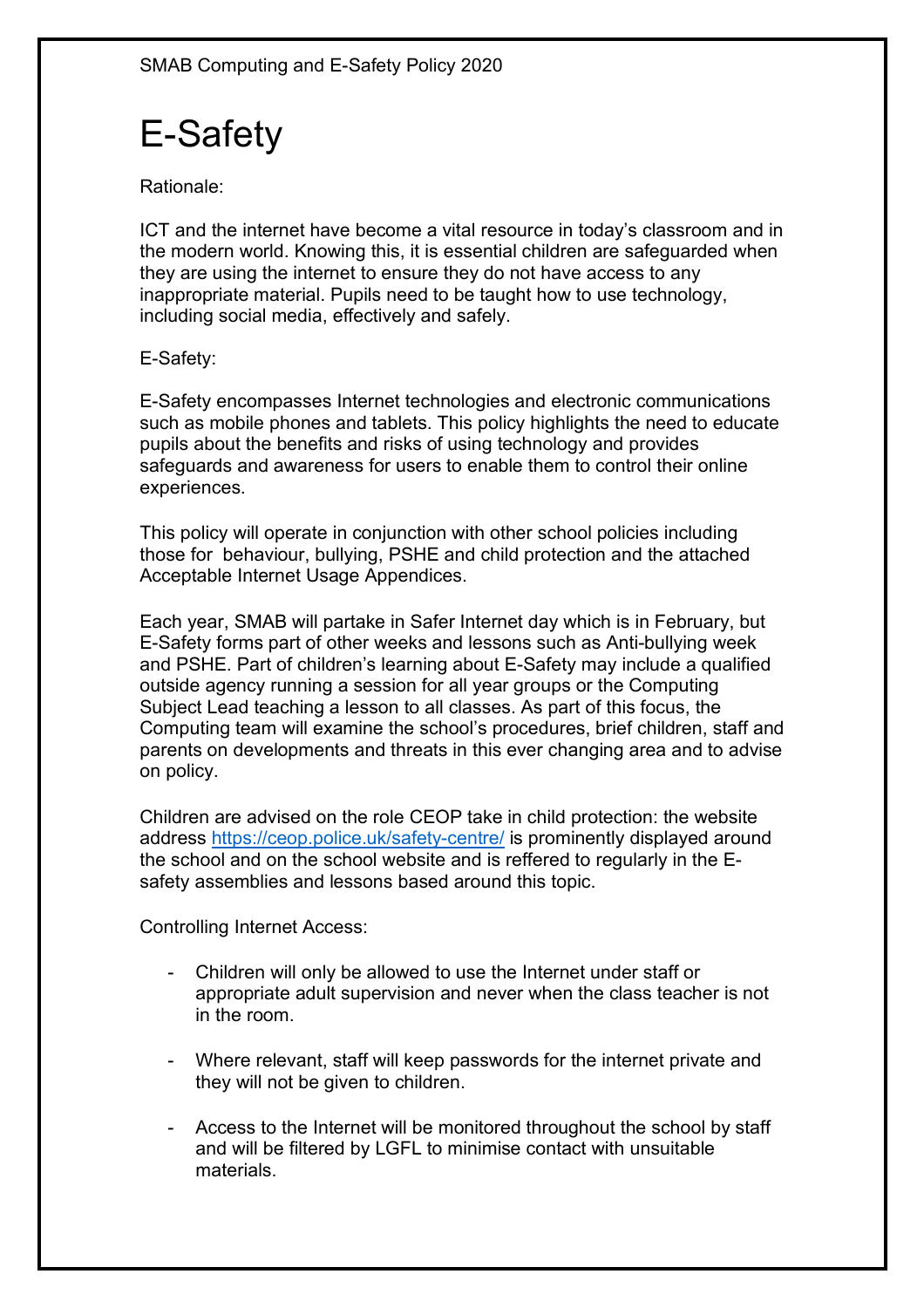Staff Use of Personal Devices:

- Staff are not permitted to use their own personal phones or devices for contacting children, young people and their families within or outside of the setting in a professional capacity.
- Mobile phones and other electronic devices, including personal tablets and smart watches, will be switched off or switched to 'silent' mode during lessons and will not be used during teaching sessions unless permission has been given by a member of Senior Leadership Team in emergency circumstances.
- If members of staff have an educational reason to allow children to use mobile phones or personal device as part of an educational activity then it will only take place when approved by the Senior Leadership Team.
- Staff should not use personal devices such as mobile phones or cameras to take photos or videos of pupils and will only use workprovided equipment for this purpose.
- If a member breaches the school policy then disciplinary action may be taken.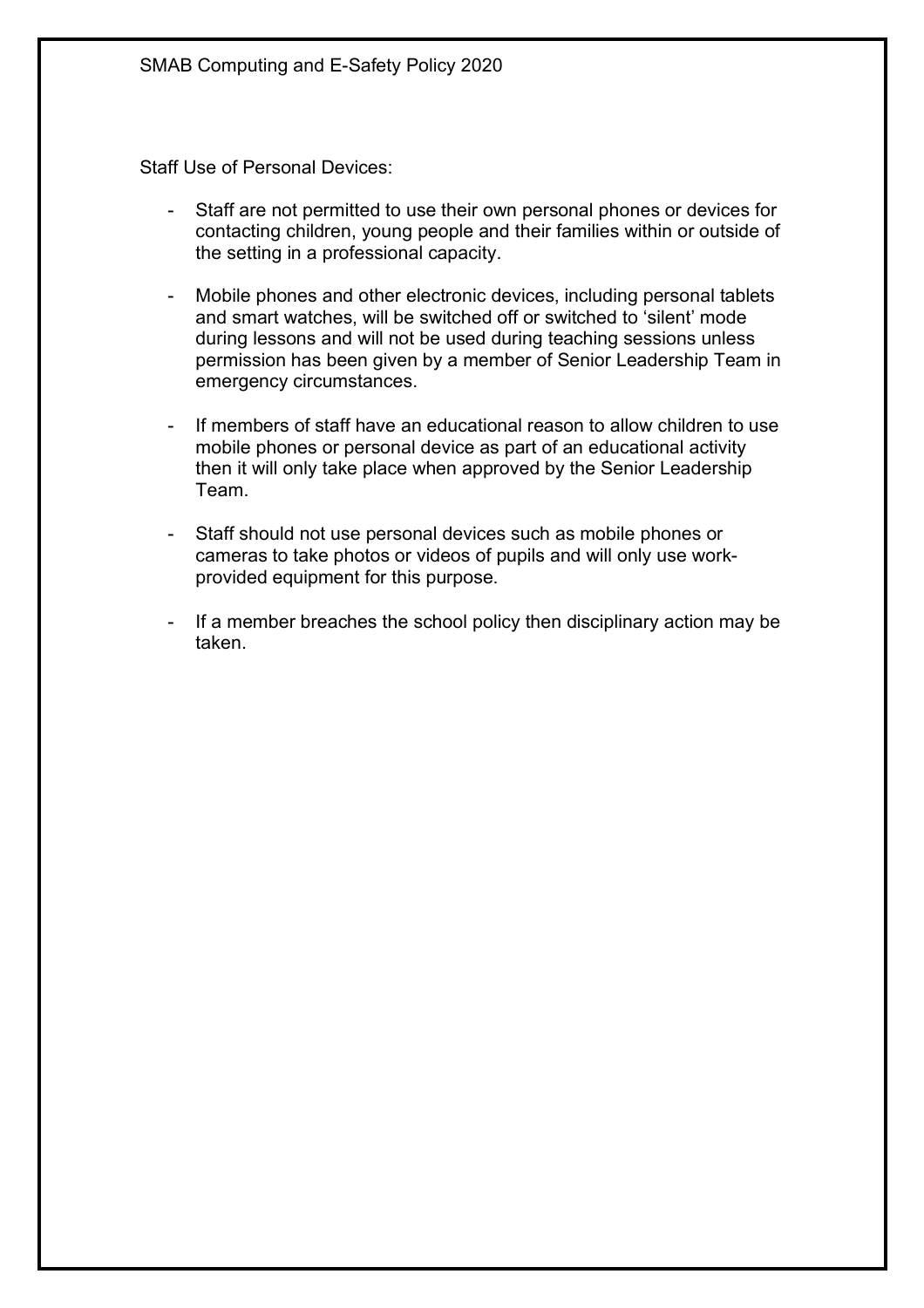# Appendices

- A. Internet Acceptable Use Policy (For pupils)
- B. Acceptable Internet Use (for staff)
- C. Laptop Acceptable Use Policy
- D. Rules for Responsible Internet (for pupils)
- E. Letter to Parents
- F. Pupil Contract for Use of the Internet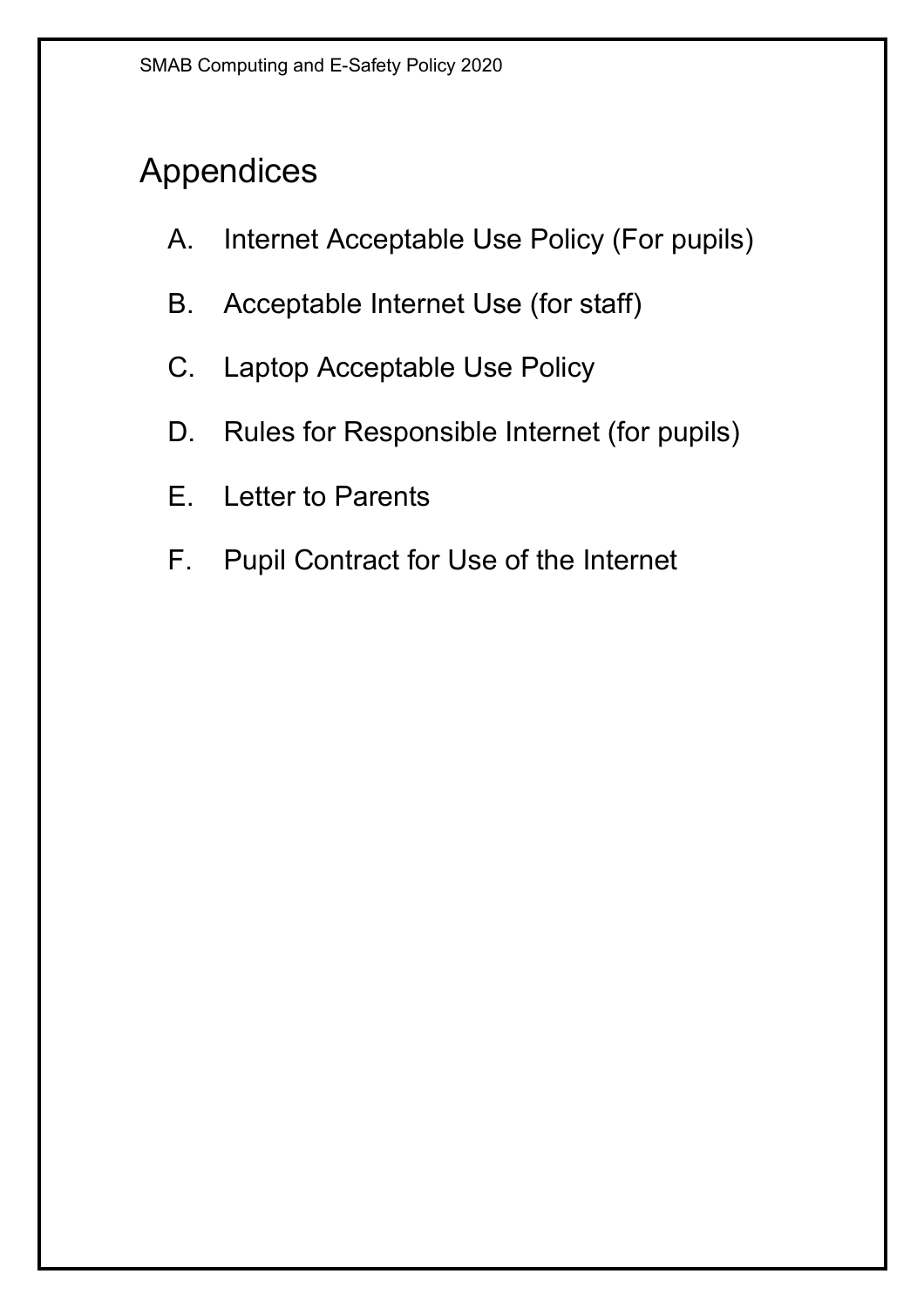## **Appendix A**

# **Internet Acceptable Use Policy for pupils St. Michael at Bowes CE Junior School**

## **Introduction**

- The internet access policy has been agreed by staff, approved by school Governors and is available to parents.
- The Headteacher and Governors will work to ensure that the policy is implemented effectively.
- All staff employed at the school should read the policy before using the Internet. Use of ICT equipment in school must be in accordance with this policy.
- Practical ICT sessions for parents will be organised to encourage a partnership approach.
- The school will work closely with parents to resolve any issues. Transgressions of the policy may result in a person's removal from the register of users. All matters of concern will be dealt with by the Headteacher and appropriate members of the governing body.

## **Rationale**

The purpose of internet access in school is to raise educational standards, to support the professional work of staff and eventually to enhance administrative systems. Access to the internet is a necessary tool for staff and pupils. It is a curricular entitlement for pupils who show a responsible approach.

## **Pupils use of the internet**

Internet access will be purchased from an ISP (Internet Service Provider) that provides a service designed for pupils. This will include filtering appropriate to the age of the pupils. Pupils will be taught to acknowledge the source of information, when using Internet material for their own use. Parents will be informed that pupils will be provided with supervised internet access. Personal storage devices may not be brought into school without specific permission.

## **Organisation and management of internet use**

Internet access will be planned to enrich and extend learning activities. Pupils will be given clear objectives for Internet use. Staff will select sites, which will support the learning outcomes planned for pupil's age and maturity.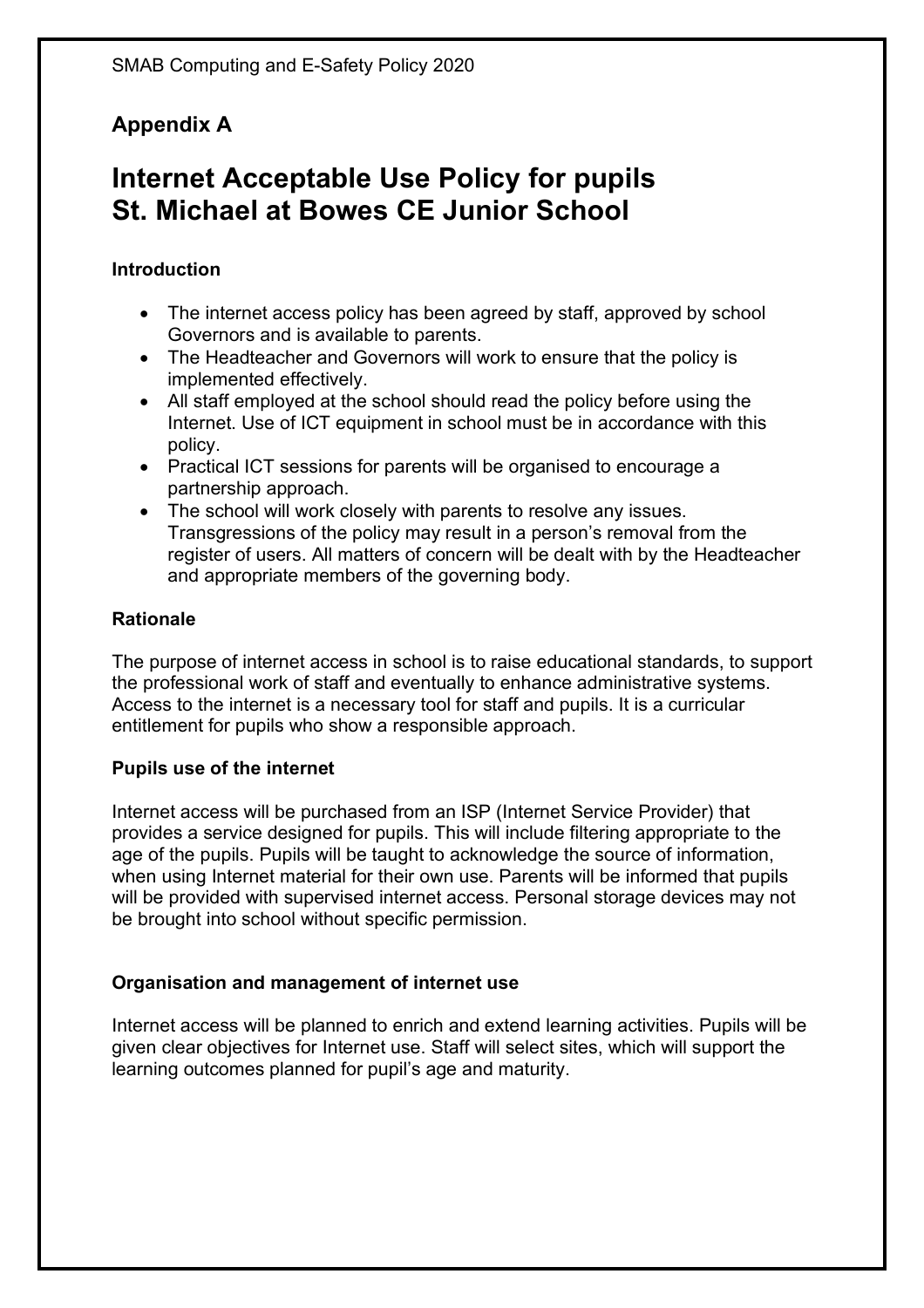## **Promoting safe and independent use of the internet**

Pupils will be educated in taking responsibly for their own internet access. Pupils will be taught ways to validate information before accepting its accuracy. Pupils will be made aware that the writer of email or the author of a webpage might not be the person claimed. Pupils will be encouraged to tell a teacher immediately if they encounter any material that makes them feel uncomfortable.

#### **Children's use of email**

Children in school have access to a monitored email service as part of our DB Primary MLE system. Incoming email to the class e-mail address, will be regarded as public. Any class member may examine received e-mail. Messages sent using the school domain name should be regarded in the same way as messages written on school headed paper and should be checked by a child's teacher or designated adult. The use of chat rooms and forums will be allowed in a safe, moitored environment.

### **Web Publishing**

The Headteacher and Computing co-ordinator are responsible for ensuring that content is accurate and quality of presentation is maintained. The Computer coordinator will check all content before uploading. All material must be the author's own work. Use of other material must be acknowledged and checked for copyright. The point of contact on the website should be the school email address and telephone number. Individual addresses must not be published. Photographs and work must not identify individual pupils without approval from the children and his or her parents/carers. Permission from parents will be sought before individual photographs of pupils are published on the school website. Group shots may be used. Full names of children will not be used anywhere on the website, particularly alongside photographs.

## **Staff use of email and the internet**

Staff are actively encouraged to use email and the internet as methods of communication, professional and curriculum development within and beyond the local education authority. Each member of staff is entitled to an e-mail address as part of his or her work, protected from children by the use of a confidential password which should be kept secure. The school has an Info account in the office which is used for most administrative email.

In order to promote staff skills in the use of e-mail, personal use is acceptable outside of teaching hours. Teachers should always use their judgement about suitable language and should always be aware that emails sent from school contain the school domain name and can be traced and read by others within the school even after they have been sent. It will not be usual practice to read staff e-mails but the school reserves the right to do this in the case of suspected breach of these policy guidelines. A serious breach might be treated as a disciplinary matter. No person should in any way alter the filtering preferences or disable them except for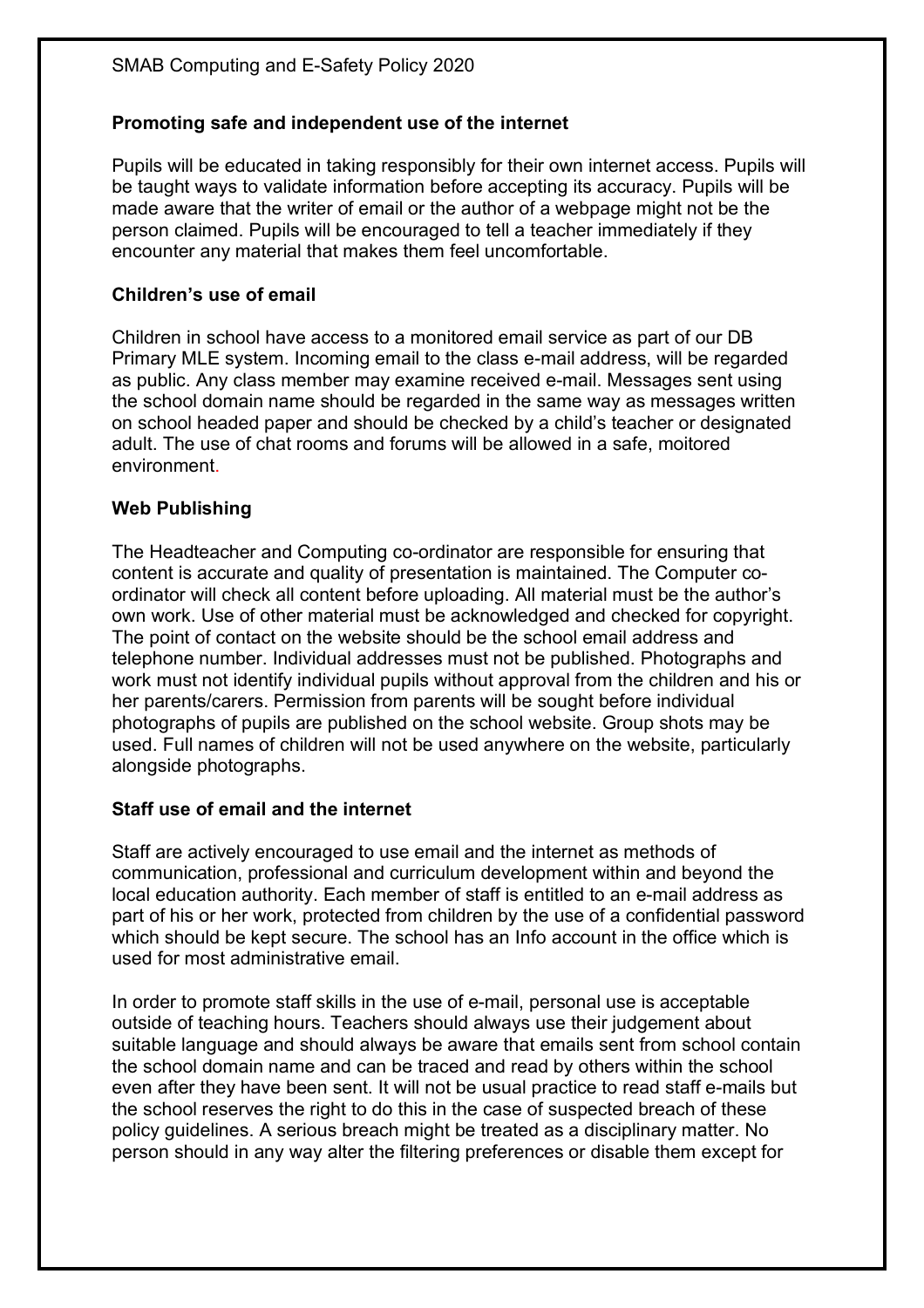the headteacher or deputy headteacher (and by delegation the ICT technician) in order to manage or test the system.

#### **Legal Issues**

In common with other media such as magazines, books and video, some material available via the internet is unsuitable for pupils. The school will supervise pupils and take all reasonable precautions to ensure that users access only appropriate material. However, due to the international scale and linked nature of information available via the internet, it is not possible to guarantee that unsuitable material will never appear on a computer. Neither the school nor London Borough of Enfield can accept liability for the material accessed or any consequences thereof. The use of computer systems without permission or for purposes not agreed by the school could constitute a criminal offence under the Computer Misuse Act 1990. Any material that they school suspects is illegal will be referred to the ISP who will pass it on to relevant regulatory bodies. Responsibility for handling complaints or incidents relating to internet misuse will be given to the Head and Deputy and/or Chair of Governors.

**Reviewed by**: C. Upson - **Spring 2020 To be reviewed as required.**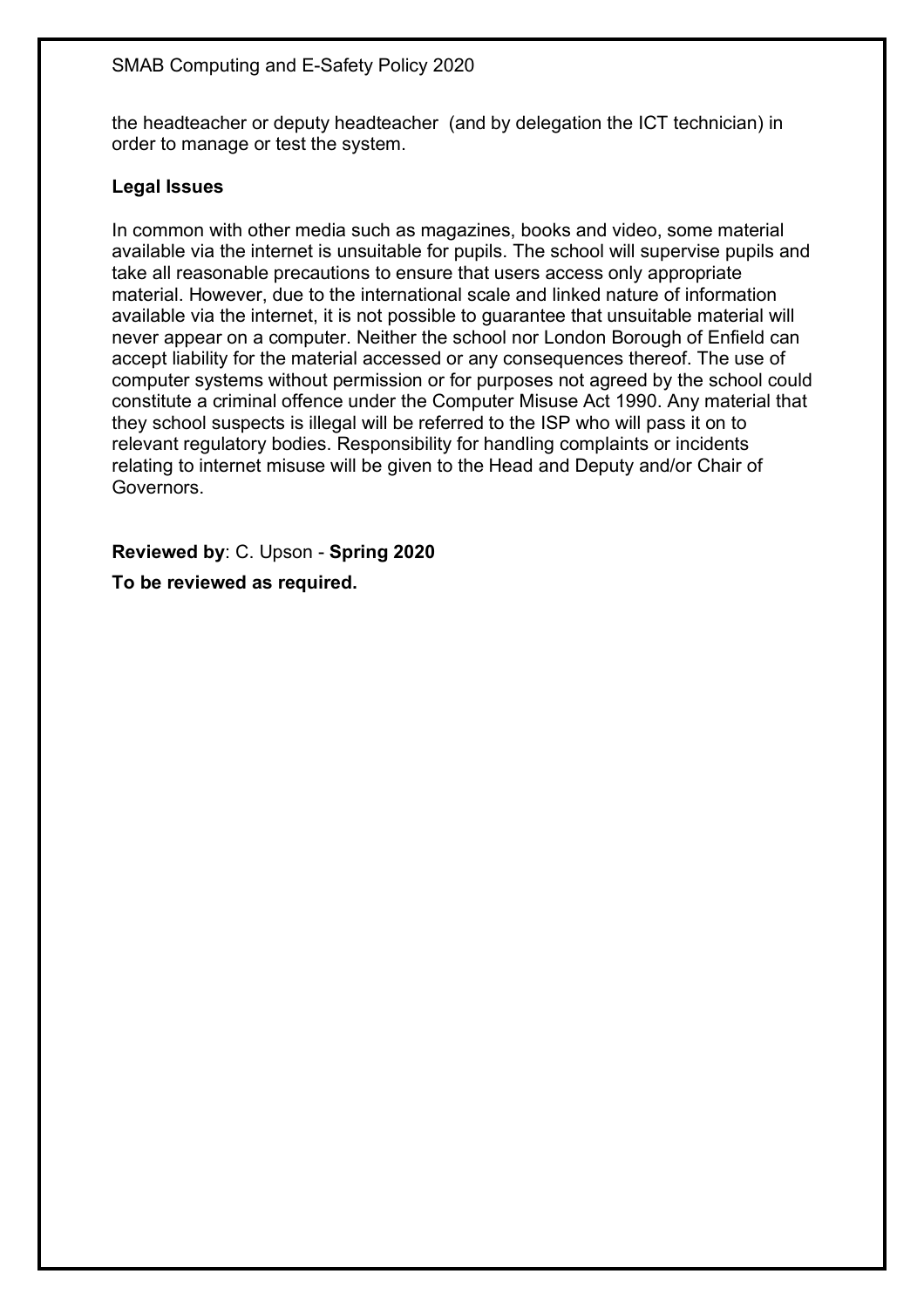## **Appendix B**

# **Internet Acceptable Use Statement for staff St. Michael at Bowes CE Junior School**

The computer system is owned by the school, and may be used by students to further their education and by staff to enhance their professional activities including teaching, research, administration and management, The school's Internet Acceptable Use Policy has been drawn up to protect all parties – the pupils, the staff and the school.

The school reserves the right to examine or delete any files that may be held on its computer system or to monitor any internet sites visited.

Staff and students requesting internet access should sign a copy of this Acceptable Use Statement and return it to the ICT co-ordinator for approval.

- All internet activity should be appropriate to staff professional activity or the student's education.
- Access should only be made via the authorised account and password, which should not be made available to any other person.
- Activity that threatens the integrity of the school ICT system, or activity that attacks or corrupts other systems, is forbidden.
- Users are responsible for all e-mail sent and for contacts made that may result in e-mail being received.
- Use for personal financial gain, gambling, political purpose or advertising is forbidden.
- Copyright of materials must be respected.
- Posting anonymous messages and forwarding chain letters is forbidden.
- As e-mail can be forwarded or inadvertently sent to the wrong person, the same professional levels of language and content should be applied as for letters or other medias.
- Use of the network to access inappropriate materials such as pornographic, racist or offensive material is forbidden.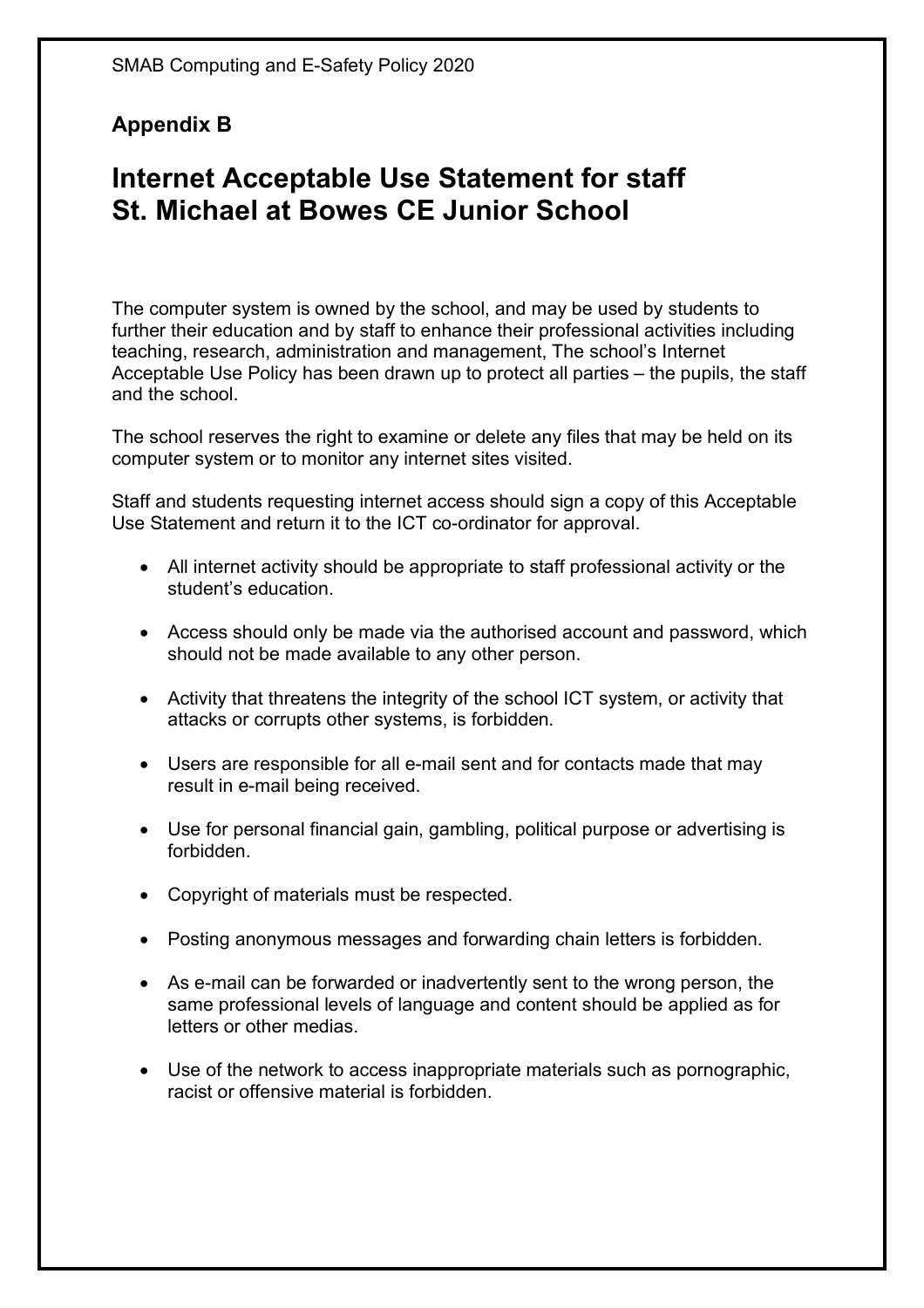## **Appendix C**

# **Laptop & iPad Acceptable Use Policy St. Michael at Bowes CE Junior School**

# **Laptop Agreement**

The purpose of this document is to set out the responsibilities and acceptable use guidelines for all staff that are in receipt of a school laptop computer.

**Ownership:** The computer, accessories, software and operating system remain the property of St. Michael at Bowes and are provided on a loan basis. These items can and may be recalled at any time.

**Modifications**: Additional software, drivers or networks may not be installed nor hardware modifications made without authorisation from the ICT Co-ordinator.

**Location:** There is an expectation that the Laptop will be used primarily within the school premises, however it is understood that you may take the laptop home during evenings / weekends / holidays.

**Personal Use:** Personal use of the systems is authorised within reasonable limits as long as it does not interfere with or conflict with business use. Employees are responsible for exercising good judgment regarding the reasonableness of personal use.

**Archiving and Backup of Data:** Users are responsible for keeping up-to-date back up copies of their documents and data contained on the Laptop.

**Antivirus:** with the support of the ICT Technician ensure that regular virus scans are carried out and updates installed.

## **General Responsibilities: The following are not permitted**

- 1. Accessing, sending or displaying offensive materials.
- 2. Using obscene or racist language.
- 3. Harassing, insulting or attacking others.
- 4. Damaging computers, computer systems or computer networks.
- 5. Violating copyright laws.
- 6. Using other people's log-on details.
- 7. Trespassing in other's folders, work or files.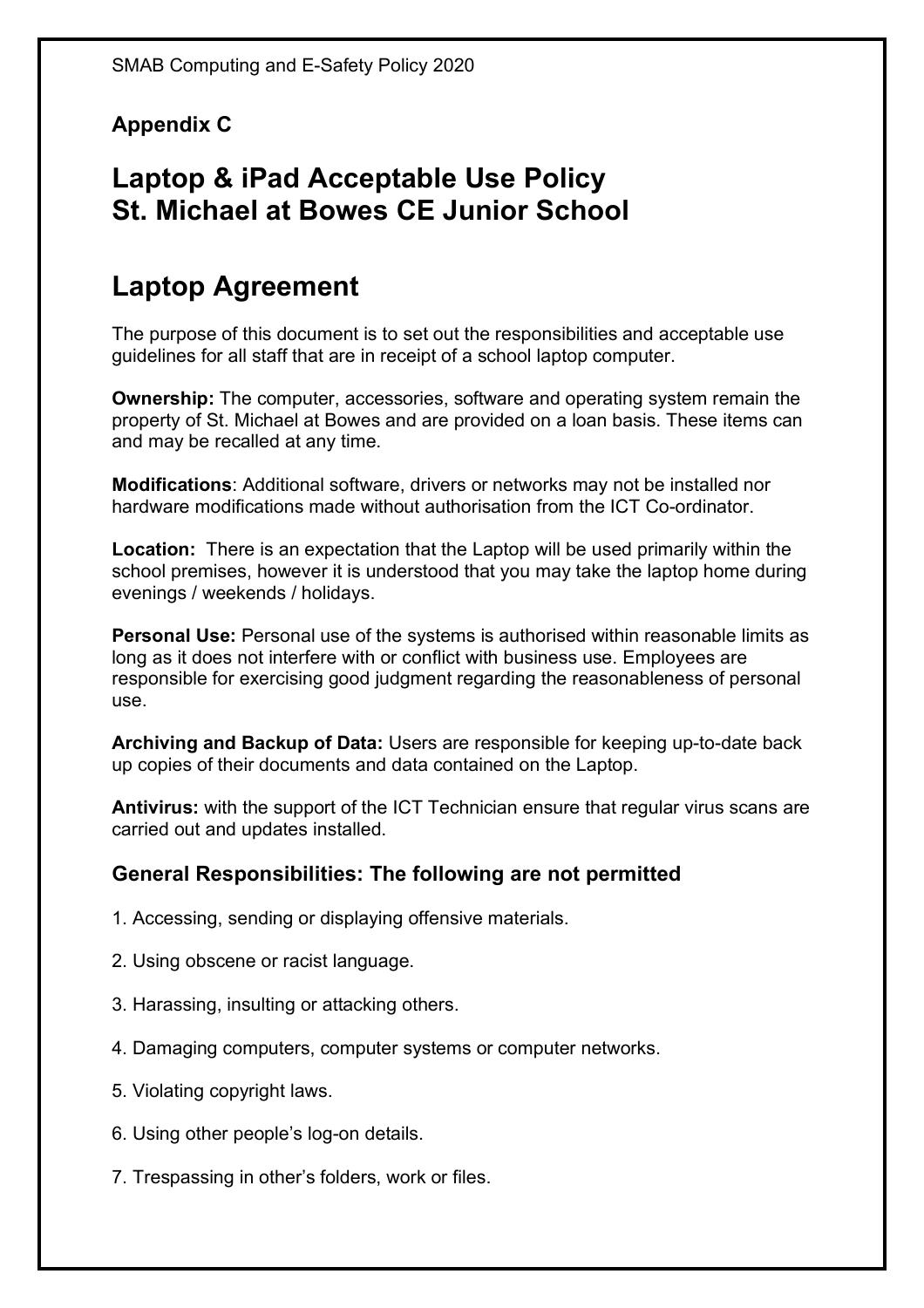8. Intentionally wasting limited resources.

9. Allowing use / loan of the laptop by any person other than the ICT Support Team or the named person, unless with prior agreement with the ICT Co-ordinator.

#### **Insurance Conditions**

1. The laptop will at no time be left in an unattended vehicle, unless locked out of sight in the vehicles boot.

2. The laptop will only be kept at St. Michel at Bowes or a private residence.

3. I agree the laptop should be available for inspection at any reasonable time.

4. I agree to inform the school immediately if the laptop is lost or damaged. If stolen, this must be reported to the Police within 24 Hours and a crime number obtained.

5. I agree to return the equipment on the termination of my contract to the school

#### *I have read and understood the Laptop Computer Acceptable Use Policy and Insurance Conditions above and agree to abide by them.*

| <b>Issued By</b>      |
|-----------------------|
| <b>Issued To</b>      |
| Signed                |
|                       |
| <b>Laptop Details</b> |
|                       |
|                       |
|                       |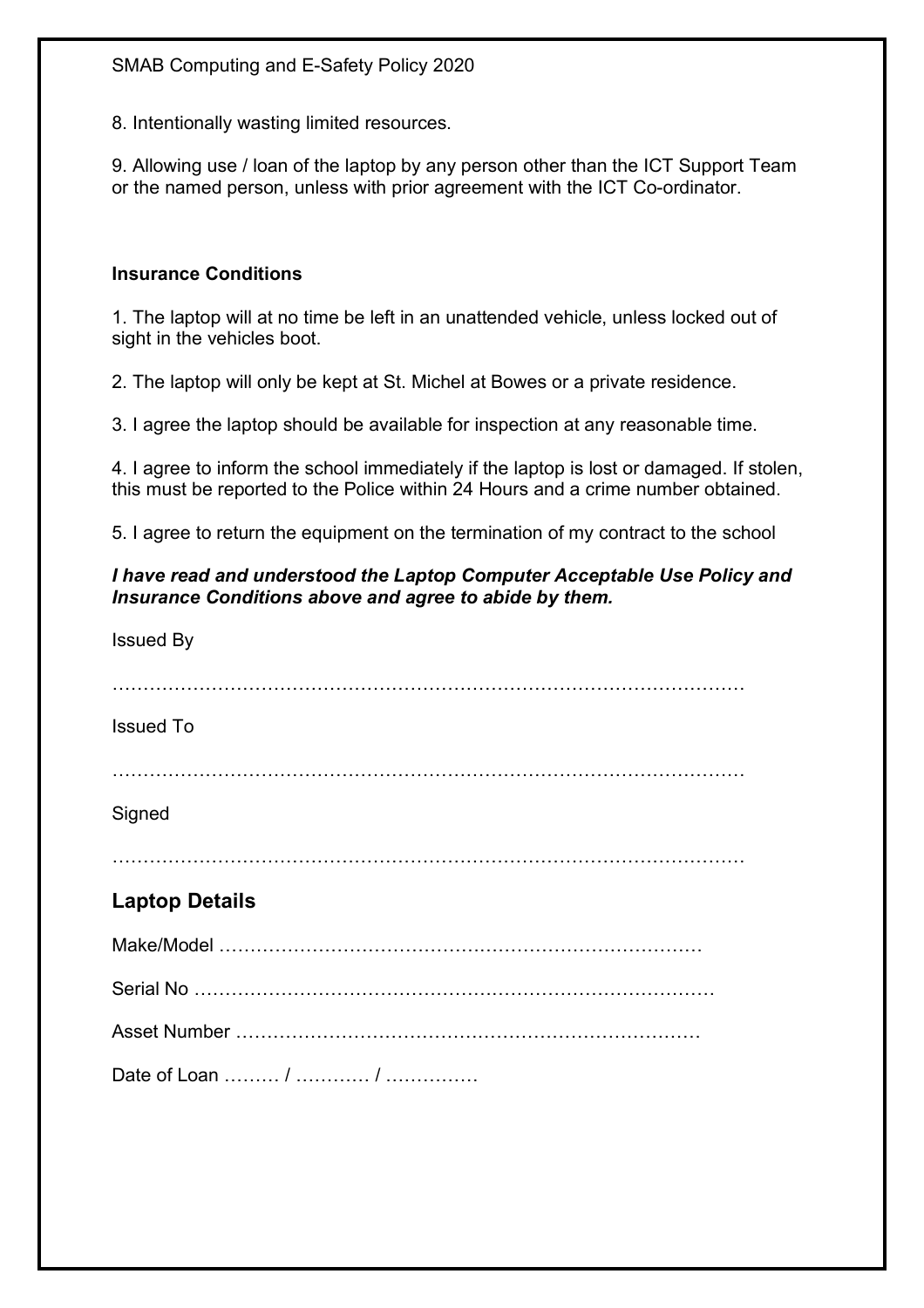SMAB Computing and E-Safety Policy 2020

## **Appendix D**

# **St. Michael at Bowes CE Junior School**

# **Rules for Responsible Internet Use**

THE SCHOOL HAS INSTALLED COMPUTERS WITH INTERNET ACCESS TO HELP OUR LEARNING.

THESE RULES WILL KEEP YOU SAFE AND HELP US BE FAIR TO **OTHERS** 

- 1. I will only access the system with my own login and password, which I will keep secret.
- 2. I will not access other people's files.
- 3. I will use the computers for school work.
- 4. I will not bring in USB sticks from outside school unless I have been given permission.
- 5. I will ask permission from a member of staff before using the internet.
- 6. I will only e-mail people I know, or my teacher has approved.
- 7. The messages I send will be polite and responsible.
- 8. I will not give my home address or telephone number, or arrange to meet someone, unless my parent, carer or teacher has given permission.
- 9. I will report any unpleasant material or messages sent to me, I understand this report would be confidential and would help protect other pupils and myself.
- 10. I understand that the school my check my computer files and may monitor the internet sites I visit.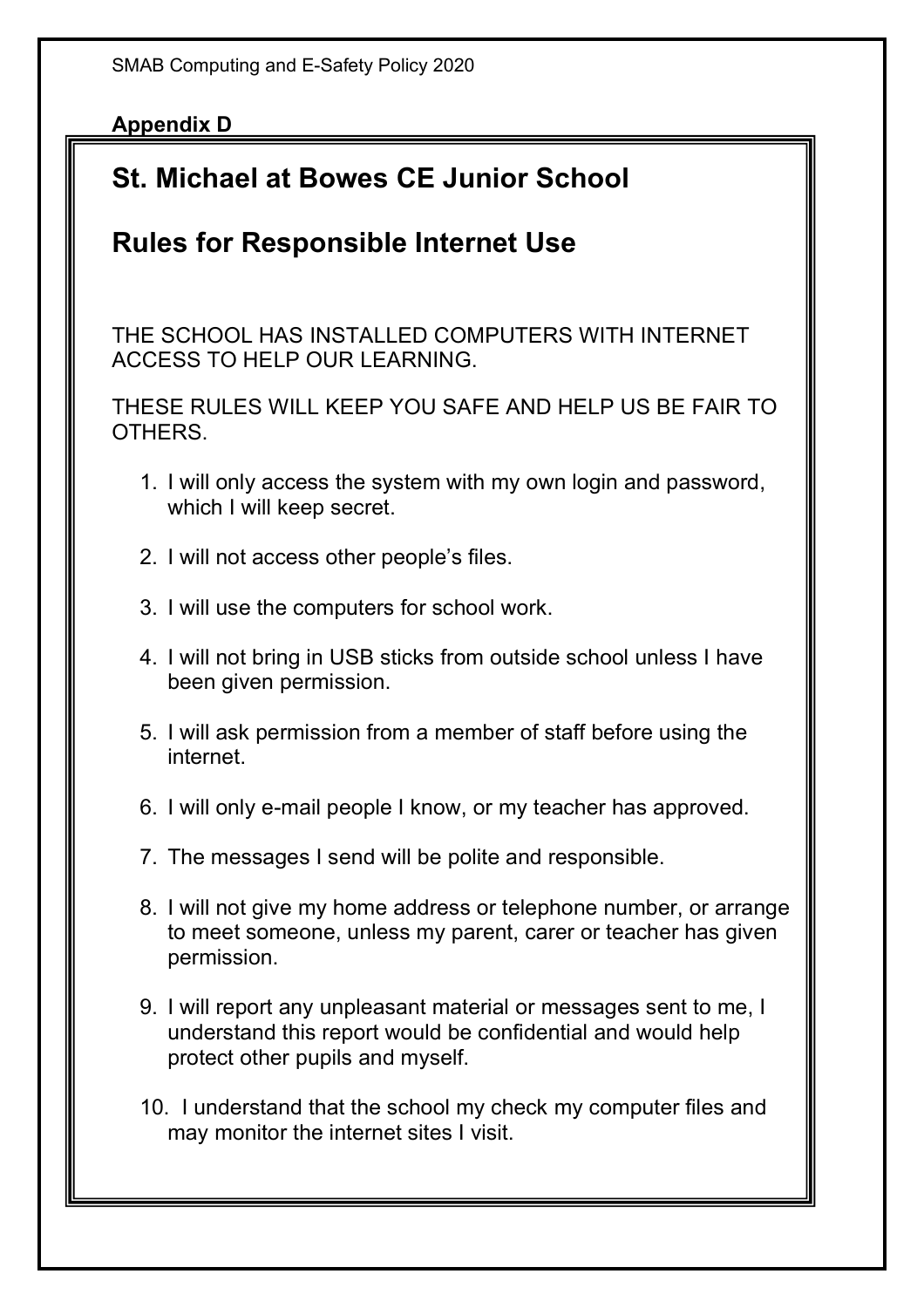## **Appendix E**

## **Letter to Parents**

Dear Parents and Carers,

### **Responsible Use of the Internet**

As part of pupil's learning and the development of computer skills, we are providing supervised access to the Internet including e-mail, using DB Primary, our Managed Learning Environment.

Although there will always be concerns about pupils having access to undesirable materials, we are taking positive steps to deal with this risk in school. Our school Internet Access Provider operates a filtering system that restricts access to inappropriate materials. A copy of our Acceptable Use Policy is available in school and we would welcome any comments you might have.

Should you wish to discuss any aspect on Internet use, your child's class teacher will be happy to help.

Yours Faithfully,

Mrs. M Jay Mr. C Upson

Headteacher Computing Coordinator